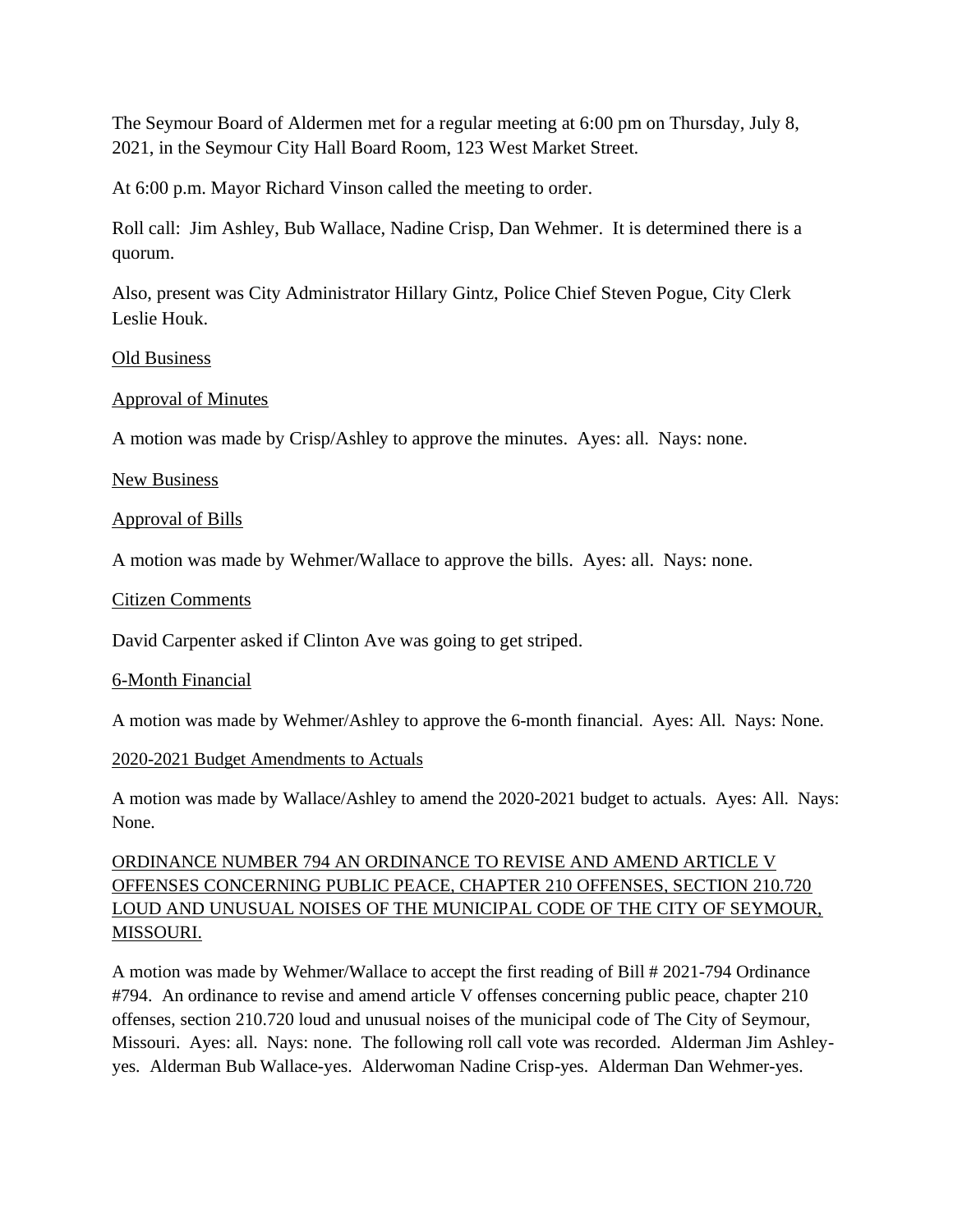A motion was made by Ashley/Crisp to accept the second and final reading of Bill # 2021-794 Ordinance #794. An ordinance to revise and amend article V offenses concerning public peace, chapter 210 offenses, section 210.720 loud and unusual noises of the municipal code of The City of Seymour, Missouri. Ayes: all. Nays: none. The following roll call vote was recorded. Alderman Jim Ashley-yes. Alderman Bub Wallace-yes. Alderwoman Nadine Crisp-yes. Alderman Dan Wehmer-yes.

### Ron Cardwell Rezoning

The P&Z Board voted to approve the rezoning of the property on A Street owned by Ron Cardwell.

# ORDINANCE NUMBER 795 AN ORDINANCE CONFIRMING THE CHANGE IN ZONING OF PROPERTY OWNED BY RON CARDWELL CONSTRUCTION, INC. FROM R-1 TO R-3 ZONE.

A motion was made by Crisp/Wehmer to accept the first reading of Bill # 2021-795, Ordinance #795. An ordinance confirming the change in zoning of property owned by Ron Cardwell Construction, Inc. from R-1 to R-3 zone. Ayes: all. Nays: none. Abstain: Ashley. The following roll call vote was recorded. Alderman Jim Ashley-abstain because of being related. Alderman Bub Wallace-yes. Alderwoman Nadine Crisp-yes. Alderman Dan Wehmer-yes.

A motion was made by Wallace/Crisp to accept the second and final reading of Bill # 2021-795, Ordinance #795. An ordinance confirming the change in zoning of property owned by Ron Cardwell Construction, Inc. from R-1 to R-3 zone. Ayes: all. Nays: none. Abstain: Ashley. The following roll call vote was recorded. Alderman Jim Ashley-abstain because of being related. Alderman Bub Wallace-yes. Alderwoman Nadine Crisp-yes. Alderman Dan Wehmer-yes.

### Department Reports

See Report.

Police Report

See Report.

Police Chief Steven Pogue passed out a drafted ordinance that address's towing nuisance vehicles. Per State Statue the Police cannot tow a vehicle unless the person has been arrested.

A motion was made by Wehmer/Crisp to add the drafted ordinance to the next agenda to be adopted. Ayes: all. Nays: none.

### City Administrator Report

City Administrator Hillary Gintz updated that the mulch at the playground is complete. The last thing that needs done is to lay the sod. John Griechen and Robert Sikes removed the dirt pile at Chery's Hair Haven. Alderman Dan Wehmer said DNR reported that they do not know the